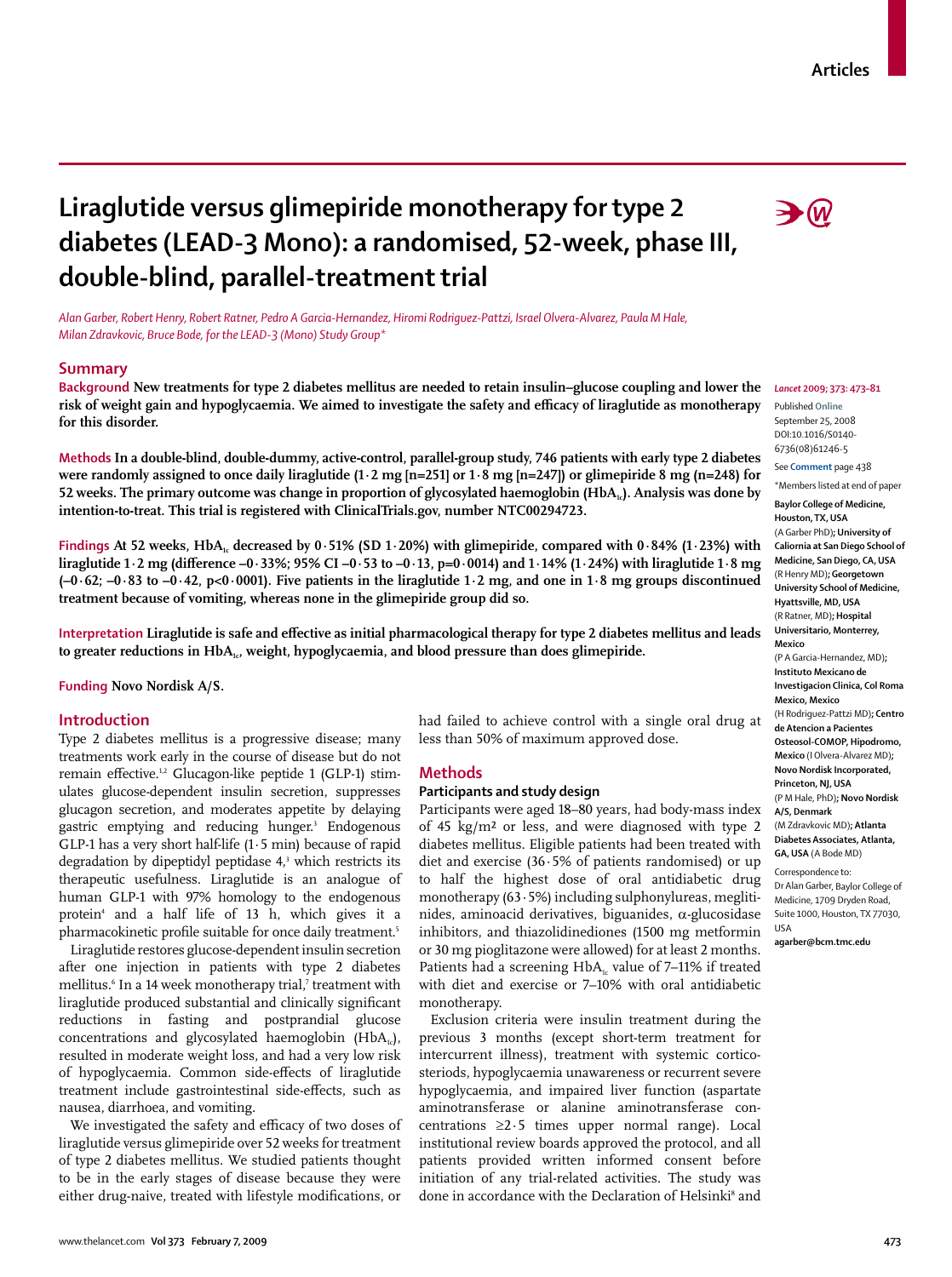Good Clinical Practice guidelines.9 This trial is registered with ClinicalTrials.gov, number NTC00294723.

This trial was a 52-week, phase III, multicentre (126 sites in the USA and 12 sites in Mexico), double-blind, double-dummy, active-control, parallel-group study. Patients were randomly assigned (1:1:1) to receive once daily subcutaneous liraglutide 1·2 mg or 1·8 mg or once daily oral glimepiride 8 mg, and stratified by baseline diabetes treatment (diet and exercise *vs* oral antidiabetic



### **Figure 1: Trial profile**

Analyses were done on the intention-to-treat population exposed to at least one dose of treatment. \*Patient withdrawn from liraglutide 1·8 mg group before exposure.

|                                                                                                                                  | Liraglutide 1.2 mg | Liraglutide 1.8 mg | Glimepiride 8 mq |
|----------------------------------------------------------------------------------------------------------------------------------|--------------------|--------------------|------------------|
| Randomised (ITT population)                                                                                                      | 251                | 247                | 248              |
| Men                                                                                                                              | 117 (47%)          | 121 (49%)          | 133 (54%)        |
| Age (years)                                                                                                                      | 53.7(11.0)         | 52.0(10.8)         | 53.4(10.9)       |
| Race                                                                                                                             |                    |                    |                  |
| White                                                                                                                            | 200 (80%)          | 186 (75%)          | 197 (77%)        |
| <b>Black</b>                                                                                                                     | 34 (14%)           | 30 (12%)           | 30 (12%)         |
| Asian                                                                                                                            | 5(2%)              | 12 (6%)            | 9(4%)            |
| Other                                                                                                                            | 12 (5%)            | 19 (7%)            | 7(7%)            |
| Hispanic or Latin American ethnicity                                                                                             | 81 (32%)           | 87 (35%)           | 93 (38%)         |
| Body mass index (kg/m <sup>2</sup> )                                                                                             | 33.2(5.6)          | 32.8(6.3)          | 33.2(5.6)        |
| Weight (kg)                                                                                                                      | 92.5(19.2)         | 92.8(20.7)         | 93.4(19.2)       |
| Duration of diabetes (years)                                                                                                     | 5.2(5.5)           | 5.3(5.1)           | 5.6(5.1)         |
| Prestudy treatment                                                                                                               |                    |                    |                  |
| Diet and exercise                                                                                                                | 91 (36%)           | 87 (35%)           | 94 (38%)         |
| Oral antidiabetic monotherapy                                                                                                    | 160 (64%)          | 160 (65%)          | 154 (62%)        |
| HbA <sub>1</sub> (%)                                                                                                             | $8.3\%$ (1.0%)     | $8.3\%$ (1.1%)     | $8.4\%$ (1.2%)   |
| Fasting plasma glucose (mmol/L)                                                                                                  | 9.3(2.6)           | 9.5(2.6)           | 9.5(2.6)         |
| Postprandial plasma glucose (mmol/L)                                                                                             | 11.3(2.4)          | 11.4(2.5)          | 11.4(2.7)        |
| Systolic blood pressure (mm Hq)                                                                                                  | 127.6(14.3)        | 128.1(13.9)        | 130.0(16.1)      |
| Diastolic blood pressure (mm Hq)                                                                                                 | 78.5(8.3)          | 78.8(8.4)          | 79.5 (8.6)       |
| Data are mean (SD) or n (%) unless otherwise noted. ITT=intention to treat.<br>Table 1: Demographic and baseline characteristics |                    |                    |                  |

monotherapy). Previous treatment with oral antidiabetic drugs was discontinued at randomisation. After randomisation, patients underwent forced titration: doses of liraglutide were increased every week from 0·6 mg to 1·2 mg to 1·8 mg and glimepiride (or placebo) was increased over 2 weeks (2 mg to 4 mg to 8 mg). Glimepiride (active and placebo) was to be taken orally once daily in the morning before or with the first meal of the day. Liraglutide (active or placebo) was injected once daily at any time of day in the upper arm, abdomen, or thigh with a prefilled pen injection device with 30 gauge or 31 gauge needle. Participants were encouraged to inject liraglutide at the same time each day. Doses of study drugs were maintained for 52 weeks, including the titration period.

Randomisation was done with telephone-based or web-based systems. Participants were randomly assigned to the lowest available number. Recruitment began on Feb 7, 2006, with the last patient visit for this portion of the study on Nov 7, 2007. Participants completing the study could enrol, subject to eligibility, into a continuing, open-label extension period.

The primary outcome was change in value of  $HbA<sub>i</sub>$  from baseline to 52 weeks. Secondary outcomes included changes in body weight, fasting plasma glucose, selfmeasured eight-point plasma-glucose profiles (measured before each meal, 90 min after the start of each meal, at bedtime, and at 0300 h), blood pressure, B-cell function (proinsulin to insulin ratio and two models of B-cell function: homoeostasis model assessment [HOMA]-B and HOMA-IR [insulin resistance]), fasting glucagon, and patients' reported assessment of quality-of-life. Laboratory analyses were done by central laboratories (MDS Pharma Services in Canada, Germany, and Switzerland). Participants used MediSense Precision Xtra/MediSense Optium (Abbott Diagnostics Inc, Abbott Park, IL, USA) glucose metres calibrated to plasma glucose to determine self-measured plasma glucose and recorded these values in diaries. Patients' reported outcome measures were developed by the validated Phase V Health Outcomes Information System (Phase V Technologies Inc, Wellesley Hills, MA, USA). A self-administered questionnaire was completed at randomisation and at weeks 28 and 52.

Key safety assessments were tolerability (including nausea and other gastrointestinal adverse events), serum calcitonin, and hypoglycaemic episodes (defined as measured plasma glucose  $<$ 3 $\cdot$ 1 mmol/L). We defined self-treated episodes of hypoglycaemia as minor and those that needed third-party assistance as major. Calcitonin concentrations were measured on the basis of C-cell tumour findings in the rodent carcinogenicity studies (Novo Nordisk, unpublished) with liraglutide.

## **Statistical analysis**

163 participants were needed in each group to achieve 85% of power to detect a difference of 0.4% in  $HbA_{1c}$ , (SD of 1.2% and a two-sample one-sided  $\alpha$  of 0.025). With the assumption of a 30% drop-out rate, we enrolled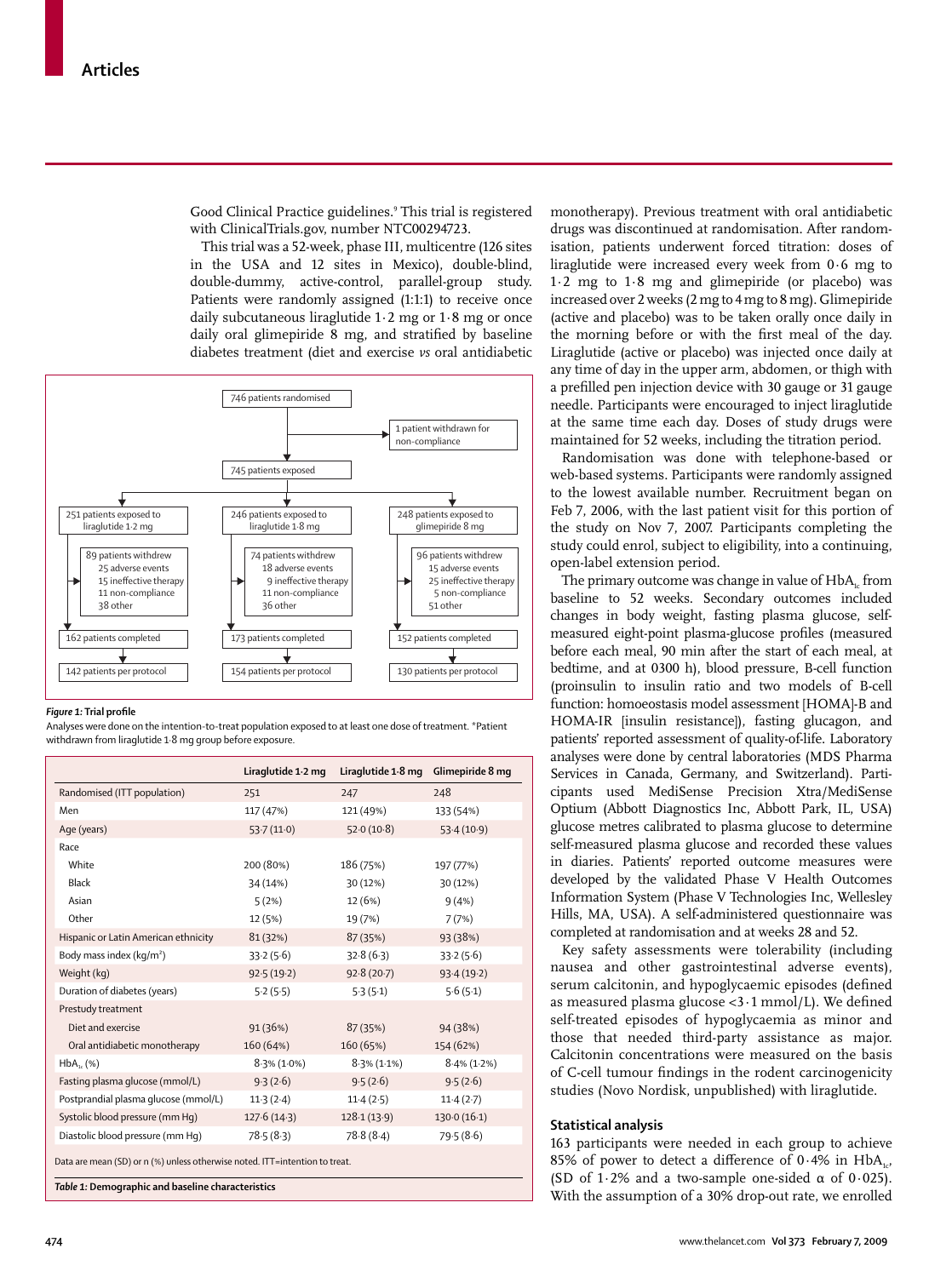www.thelancet.com**Vol 373 February 7, 2009 475**

702 subjects (234 per arm). Furthermore, this sample size would be large enough to detect differences in bodyweight between treatment groups (3% of difference in percent change from baseline).

Analysis of efficacy outcomes was based on the intention-to-treat population, defined as participants exposed to at least one dose. Each endpoint was analysed with an ANCOVA model with treatment, country, and previous antidiabetic treatment as fixed effects, and baseline as the covariate. Missing data were imputed with last observation carried forward.

To reduce type 1 error, we did hierarchical tests for non-inferiority and superiority of liraglutide. We also compared the two dose groups of liraglutide, although this analysis was in addition to the primary analysis of comparison to glimepiride. Other efficacy endpoints were analysed with the ANCOVA model described above. The proportions of patients achieving  $HbA<sub>1c</sub>$  targets (American Diabetes Association: <7%; International Diabetes Federation/American Association of Clinical Endocrinologists: ≤6·5%) were compared between treatments with a logistic regression model with treatment and baseline  $HbA<sub>1c</sub>$  as covariates. Hypoglycaemic episodes were analysed with a generalised linear model that included treatment and country as fixed effects. Other safety data were compared with descriptive statistics. Results are means (SD) unless otherwise noted.

## **Role of funding source**

The study was funded by Novo Nordisk, the manufacturer of liraglutide. In collaboration with the investigators, Novo Nordisk was responsible for the study design, protocol, statistical analysis plans and analysis, oversight, and reporting of results. Data were recorded at participating clinical centres and maintained by the sponsor. The LEAD-3 monotherapy study group had full access to the data. The authors had final responsibility for the decision to submit for publication.

## **Results**

The three treatment groups were well balanced at baseline (figure 1, table 1). In the liraglutide treatment groups, most participants who withdrew did so because of other reasons or adverse events, whereas in the glimepiride group, other or ineffective therapy were the most common reasons for withdrawal. Mean baseline  $HbA<sub>1c</sub>$  and fasting plasma glucose values were 8.2% and 9·5 mmol/L, respectively. Mean baseline weight was 92·6 kg and mean blood pressure was 129/79 mm Hg.

 $HbA<sub>1c</sub>$  values decreased from baseline by 0.84% (SD 1 $\cdot$ 23) with liraglutide 1 $\cdot$ 2 mg, 1 $\cdot$ 14% (1 $\cdot$ 24) with liraglutide 1·8 mg, and 0·51% (1·20) with glimepiride. Decreases in proportion of  $HbA<sub>1c</sub>$  in the liraglutide treatment groups were significantly greater than those in the glimepiride group, as shown by the differences



*Figure 2: Efficacy of glycaemic control shown by HbA<sub>1c</sub> profiles* 

(A) all particpants. (B) drug-naive participants. (C) participants previously treated with one oral antidiabetic drug. Data are mean (SE).

between glimepiride and liraglutide 1·8 mg of –0·62% (95% CI –0 $\cdot$  83 to –0 $\cdot$  42, p<0 $\cdot$ 0001) and liraglutide 1 $\cdot$ 2 mg of –0·33% (–0·53 to –0·13, p=0·0014). Additionally, the reduction with liraglutide  $1.8$  mg was significantly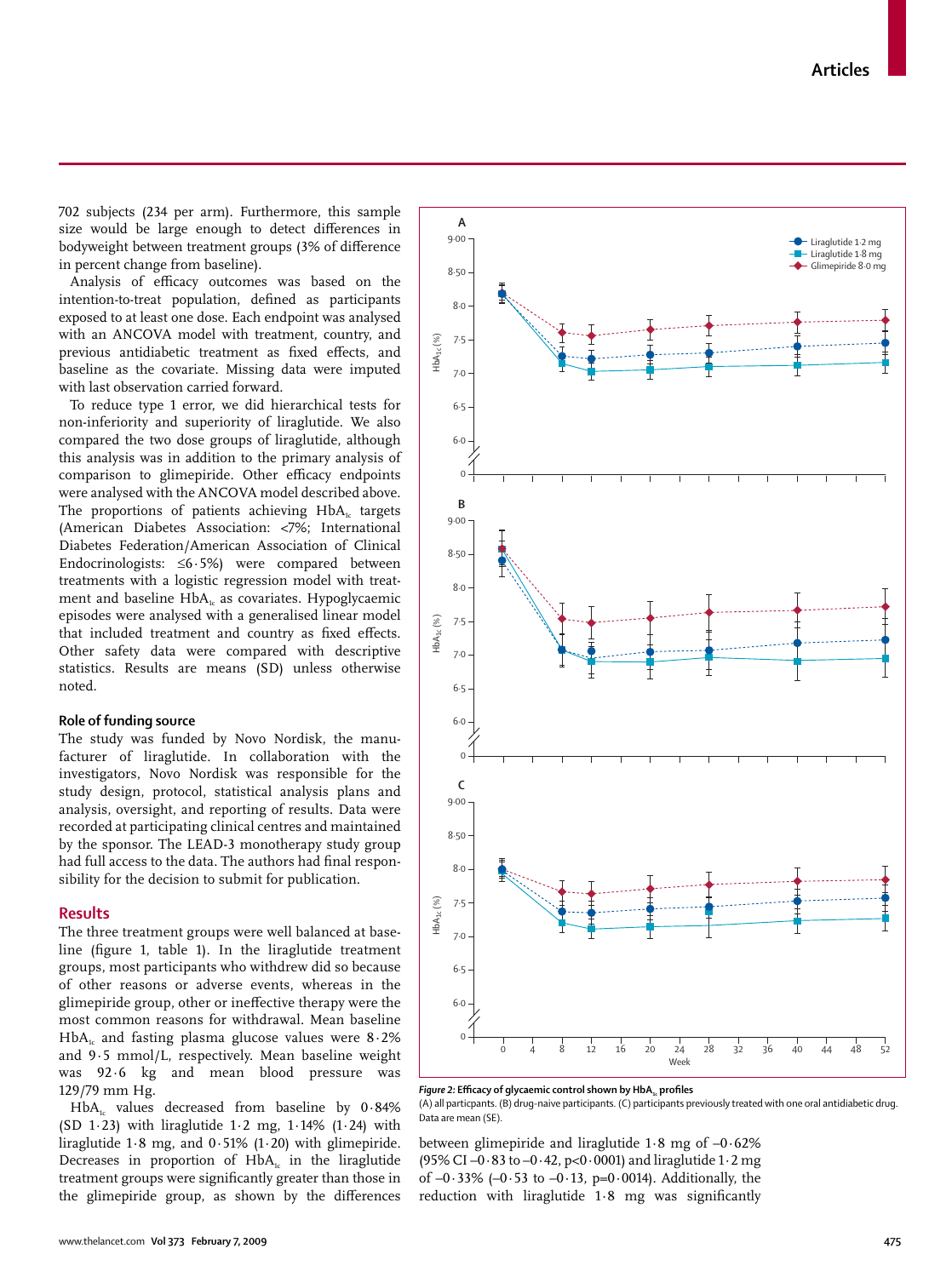greater than that with liraglutide  $1·2$  mg  $(-0·29%;$  $-0.50$  to  $-0.09$ , p= $0.0046$ ).

Figure 2 shows mean  $HbA_i$  values over time for all participants (all points after baseline with last observation carried forward) and for those previously treated with diet

|                      |                               | Diet and exercise Oral antidiabetic monotherapy                                                                                                                                                                                   |
|----------------------|-------------------------------|-----------------------------------------------------------------------------------------------------------------------------------------------------------------------------------------------------------------------------------|
| Liraglutide $1.2$ mg | $-1.19\%$ (0.15) <sup>*</sup> | $-0.47\%$ (0.10) <sup>+</sup>                                                                                                                                                                                                     |
| Liraglutide $1.8$ mg | $-1.60\%$ (0.15)‡             | $-0.71\%$ (0.09)‡                                                                                                                                                                                                                 |
| Glimepiride          | $-0.88\%$ (0.13)              | $-0.17\%$ (0.08)                                                                                                                                                                                                                  |
|                      |                               | $\mathbb{R}$ . The contract of the contract of the contract of the contract of the contract of the contract of the contract of the contract of the contract of the contract of the contract of the contract of the contract of th |

Data are mean (SE). Compared with change with glimepiride \*p=0·0234, †p=0·0215, and ‡p<0·0001.

Table 2: Decreases in HbA<sub>c</sub> at 52 weeks for each trial intervention by **previous treatment**

and exercise or monotherapy.  $HbA<sub>1c</sub>$  values generally decline over the first 8-12 weeks of treatment. From week 12 to week 52,  $HbA<sub>i</sub>$  values increased slightly but significantly for participants treated with liraglutide 1·2 mg (p= $0.0071$ ) and glimepiride (p= $0.0006$ ); however,  $HbA<sub>1c</sub>$  values had not changed significantly at week 52 with liraglutide 1.8 mg (p= $0.33$ ). Participants previously treated with diet and exercise had greater decreases in  $HbA<sub>1c</sub>$  than did those switched from an oral antidiabetic drug to liraglutide (table 2). Participants who had never had any antidiabetic drugs and those previously treated showed significant decreases in  $HbA<sub>i</sub>$  after starting liraglutide.

At the end of the study, 28% of participants treated with liraglutide 1·2 mg and 38% treated with liraglutide 1·8 mg reached the International Diabetes Federation/



*Figure 3: Participants achieving HbA<sub>1c</sub> targets of less than 7·0% (ADA) and less than or equal to 6·5% (IDF/AACE)* (A) all participants. (B) drug-naive participants. Percentages under each treatment group are mean final HbA<sub>1c</sub> values.



*Figure 4:* **Change in fasting plasma glucose (FPG)**

Data from laboratory values: difference from baseline to end-of-study with last observation carried forward (A) and change over time (B). Data are mean (SE)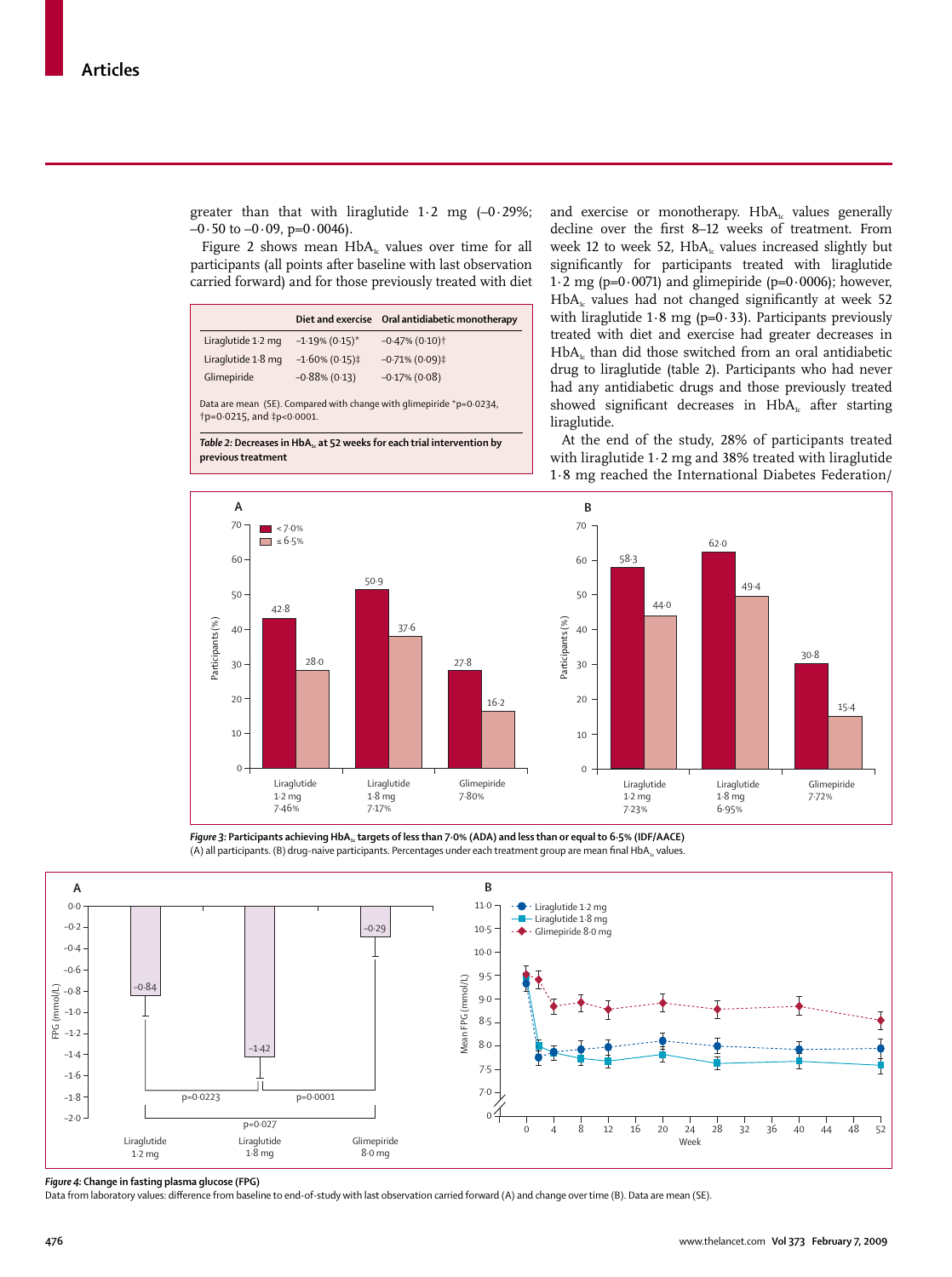American Association of Clinical Endocrinologists target HbA<sub>1c</sub> of 6.5% or less, compared with 16% in those on glimepiride  $(p=0.0025$  and  $p<0.0001$  for liraglutide  $1·2$  mg and  $1·8$  mg, respectively; figure 3). Although participants previously treated with diet and exercise had higher baseline  $HbA<sub>1c</sub>$  values, a greater proportion achieved the  $HbA_i$  target (figure 3) than did those previously treated with oral antidiabetic monotherapy. Overall, compared with 28% in the glimepiride group, 43% of participants treated with liraglutide 1.2 mg (p= $0.0007$ ) and 51% on liraglutide 1.8 mg (p<0·0001) reached the American Diabetes Association target HbA<sub>1c</sub> of less than 7 $\cdot$  0% (figure 3). The proportion of participants achieving these targets with liraglutide  $1·8$  mg was significantly higher than with liraglutide  $1·2$  mg.

Fasting plasma glucose concentrations (from laboratory values) fell during the first 2 weeks after randomisation in the liraglutide groups and 4 weeks in the glimepiride group and thereafter remained stable. At the end of the study, fasting plasma glucose concentrations were 8·65 mmol/L (SD 3·17), 8·25 mmol/L (2.75), and  $9.27 \text{ mmol/L}$  (2.99) in the liraglutide 1·2 mg, liraglutide 1·8 mg, and glimepiride groups, respectively. Decreases in fasting plasma glucose from baseline for the liraglutide groups were significantly greater than those in the glimepiride group (figure 4). A greater proportion of participants in the liraglutide groups achieved the American Diabetes Association fasting plasma glucose target  $(5.0-7.2 \text{ mmol/L})$  than in the glimepiride group (37·6% and 41·4% *vs* 22·2% for the liraglutide 1·2 mg and 1·8 mg *vs* glimepiride group, respectively, p≤0·0001 for each comparison).

Postprandial glucose concentrations, from self-monitored eight-point plasma-glucose profiles, decreased in all three treatment groups (figure 5).

HOMA-IR and fasting glucagon showed significant decreases with liraglutide but mean increases with glimepiride. Insulin resistance was reduced by 0·65 absolute percentage points in the liraglutide 1·2 mg group and 1·35% in the 1·8 mg group, but increased 0·85% in the glimepiride group  $(p=0.0249$  and  $p=0.0011$  for liraglutide 1·2 mg and 1·8 mg, respectively, *vs* glimepiride). The proinsulin to insulin ratio and HOMA-B showed no significant differences between treatments. Table 3 shows the ratios of proinsulin to insulin at baseline and end-ofstudy. These results suggest an improvement in insulin resistance, which could indicate either the effects of a GLP-1 agonist on the hyperglucagonaemia of type 2 diabetes or the limitations of HOMA methodology to assess B-cell function, or both.

Participants in the liraglutide groups lost weight whereas those taking glimepiride gained weight (figure 6). Weight loss in the first 16 weeks was sustained throughout the 52-week study. To determine if persistent nausea was a factor in weight loss, participants were analysed by the number of days they had nausea (>7 days



#### *Figure 5:* **Change in postprandial glucose**

Data from eight-point self-monitored plasma glucose (SMPG) values averaged for all three meals) from baseline to end-of-study with last observation carried forward (A); end-of-study eight-point SMPG (B). Data are mean (SE).

or ≤7 days). Participants who had nausea for more than 7 days (29 on liraglutide 1·2 mg, 38 on liraglutide 1·8 mg, and nine on glimepiride) had a mean weight change of  $-3.24$  kg,  $-3.39$  kg, and  $-1.43$  kg, compared with  $-1.85$  kg,  $-2.26$  kg, and  $+1.22$  kg, respectively, for those with no nausea or up to 7 days of nausea (the differences were not significant for any treatment

|                                       | Liraglutide 1.2 mg | Liraglutide 1.8 mg | Glimepiride 8 mg |
|---------------------------------------|--------------------|--------------------|------------------|
| <b>Baseline</b>                       | 0.368(0.231)       | 0.375(0.223)       | 0.373(0.376)     |
| End-of-study                          | 0.379(0.398)       | 0.377(0.292)       | 0.418(0.242)     |
| Data are mean (SD).                   |                    |                    |                  |
| Table 3: Proinsulin to insulin ratios |                    |                    |                  |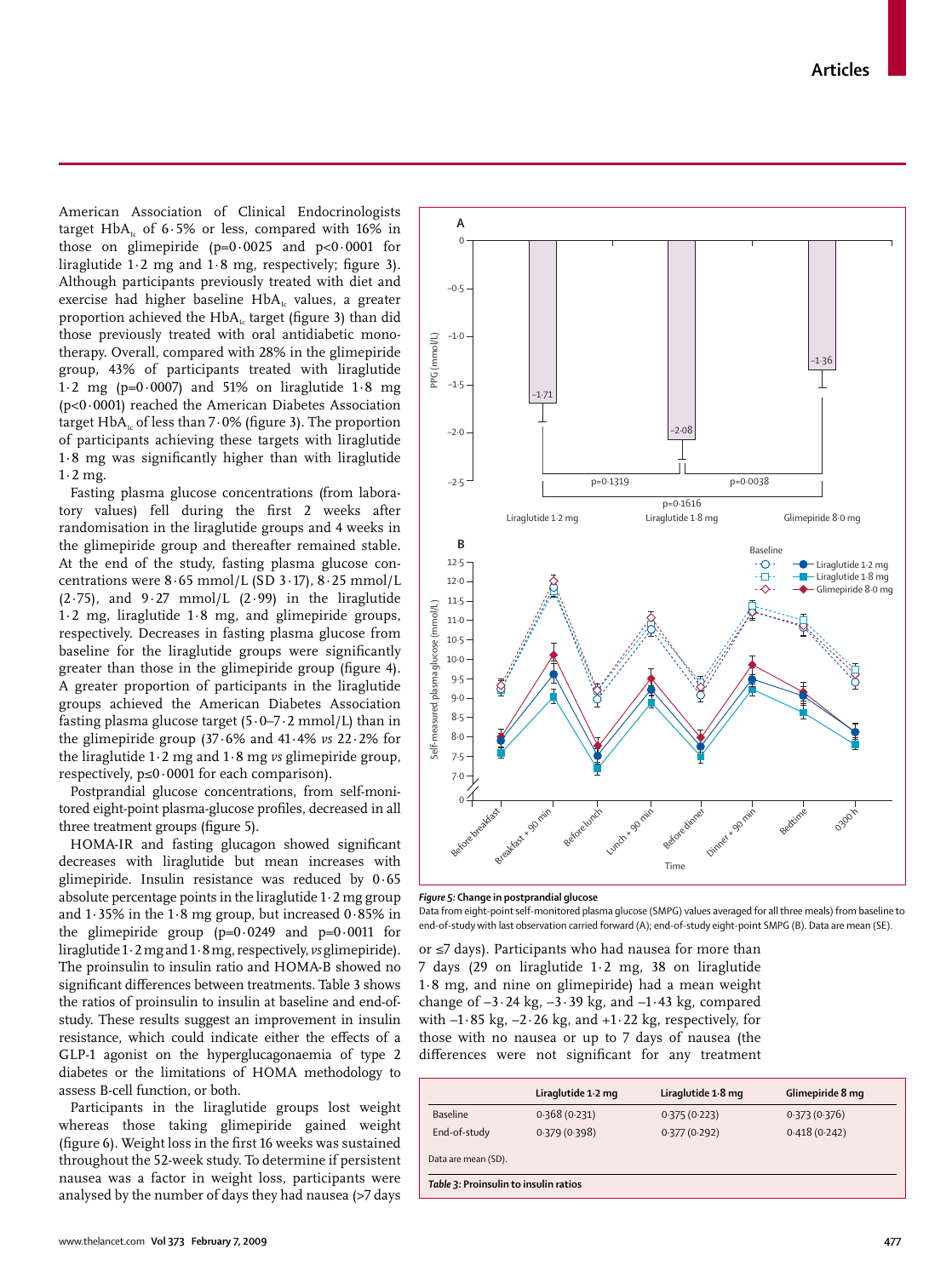

#### *Figure 6:* **Change in bodyweight**

Change from baseline to end-of-study with last observation carried forward (A) and change over time (B). Data are mean (SE).

> group). Patients randomly assigned to liraglutide 1·8 mg reported improved quality of life scoring for physical and emotional domains compared with those assigned to glimepiride ( $p=0.02$ ). These improvements seemed largely to result from improvements in weight image and weight concern ( $p<0.01$ ). These results have been noted in a separate report of this study.<sup>10</sup>

> Systolic blood pressure fell by  $0.7$  mm Hg (SD  $13.7$ ) in the glimepiride group compared with 2·1 mm Hg (SD 14 $\cdot$ 2) in the liraglutide 1 $\cdot$ 2 mg group (p=0 $\cdot$ 2912) and  $3.6$  mm Hg (14 $\cdot$ 1) in the liraglutide  $1.8$  mg group (p<0·0118). Mean diastolic blood pressure fell slightly but not significantly for all treatment groups.

> No events of major hypoglycaemia (requiring thirdparty assistance) occurred; 12% and 8% of participants in the liraglutide  $1.2$  mg and  $1.8$  mg groups, respectively, had minor hypoglycaemia (plasma glucose <3·1 mmol/L), compared with 24% in the glimepiride group. The rate of minor hypoglycaemia was significantly lower (p<0·0001) for both liraglutide treatment groups  $(0.30$  and  $0.25$  events per year for liraglutide 1.2 mg

and  $1.8$  mg, respectively, compared with  $1.96$  events per year for glimepiride).

27·5% and 29·3% of participants in the liraglutide 1·2 mg and 1·8 mg groups, respectively, reported nausea, compared with  $8.5\%$  in the glimepiride group (p<0.0001 for both comparisons). Nausea generally occurred early during treatment and less than 10% of participants in the liraglutide  $1.8$  mg group had this side-effect by week 4. 9·3%, 12·4%, and 3·6% of participants in the liraglutide 1·2 mg and 1·8 mg, and glimepiride groups, respectively, reported vomiting (p<0·0001 for both comparisons with glimepiride).  $8.9\%$  in the glimepiride group reported diarrhoea compared with 15·5% and in the liraglutide 1.2 mg group ( $p=0.0283$ ) and  $18.7\%$  in the liraglutide 1.8 mg group (p= $0.0017$ ). 11 (4%) of 251 and 6 (2%) of 246 participants taking liraglutide 1·2 mg and 1·8 mg, respectively, withdrew from the study because of vomiting, nausea, or diarrhoea, compared with none of 248 in the glimepiride group. Five participants in the  $1.2$  mg and one in the  $1.8$  mg groups withdrew specifically because of vomiting. Table 4 summarises all adverse events reported by more than 5% of participants.

Mean pulse rate increased by  $3.2$ ,  $1.6$ , and  $0.4$  beats per min for liraglutide 1·2 mg and 1·8 mg, and glimepiride group, respectively  $(p=0.0027$  and  $p=0.1422$ for liraglutide 1·2 mg and 1·8 mg, respectively, *vs* glimepiride). After 52 weeks, calcitonin concentrations did not differ in participants taking liraglutide and those taking glimepiride.

Eight participants receiving liraglutide 1·8 mg had nine serious adverse events, 16 receiving liraglutide 1·2 mg had 18, and 13 receiving glimepiride had 17, including one death (an automobile accident classified as not related to treatment). Two participants had pancreatitis, one after 197 (liraglutide 1·2 mg) and another after 333 (liraglutide 1·8 mg) days of treatment. Both patients recovered; one continued in the study (1·2 mg). Despite confounding medical factors and the small number of events, a weak association between development of pancreatitis and treatment with liraglutide cannot be excluded.

## **Discussion**

Treatment with liraglutide as monotherapy provided better glycaemic control for 52 weeks than did glimepiride, a traditional first-line secretagogue therapy for type 2 diabetes mellitus, in participants previously treated with either diet and exercise or oral antidiabetic monotherapy. Liraglutide improved glycaemic control with a low rate of hypoglycaemia.

Liraglutide led to decreases in both fasting and postprandial plasma glucose, and its 13 h half-life makes it suitable for once-daily use. Control of both fasting and postprandial plasma is needed for patients with type 2 diabetes mellitus to achieve  $HbA_1$ <sub>c</sub> goals.<sup>11</sup> Additionally, participants treated with liraglutide had significant weight loss and decreases in systolic blood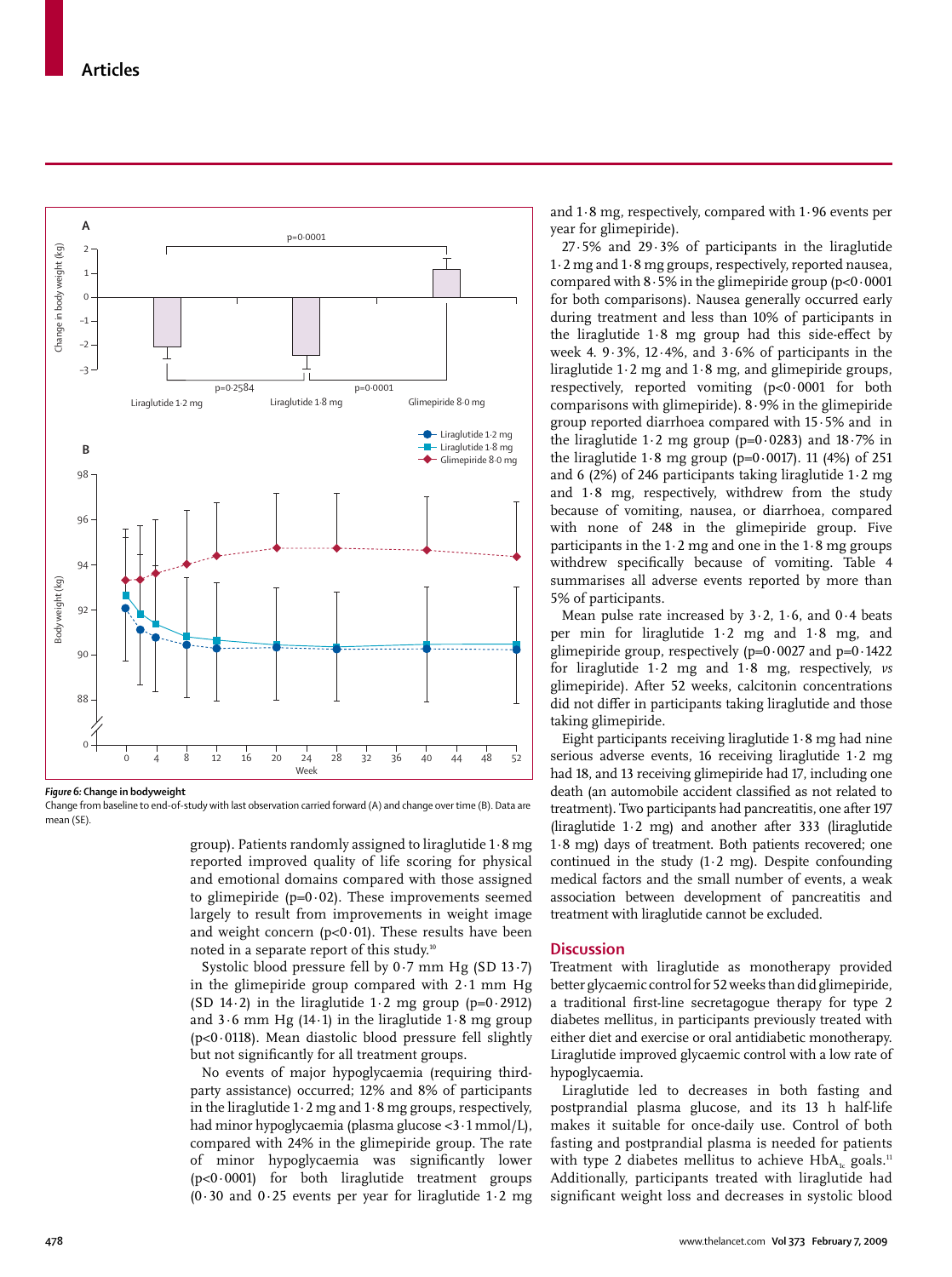|                                                         | Liraglutide 1.2 mg (n=251) |                | Liraglutide 1.8 mg (n=246) |        | Glimepiride 8 mg (n=248) |                |
|---------------------------------------------------------|----------------------------|----------------|----------------------------|--------|--------------------------|----------------|
|                                                         | $n$ (%)                    | Events         | $n$ (%)                    | Events | $n$ (%)                  | Events         |
| Gastrointestinal disorders                              | 122 (49%)                  | 282            | 126 (51%)                  | 332    | 64 (26%)                 | 139            |
| Constipation                                            | 21 (8%)                    | 24             | 258 (11%)                  | 32     | 12 (5%)                  | 12             |
| Diarrhoea                                               | 39 (16%)                   | 60             | 46 (19%)                   | 61     | 22 (9%)                  | 34             |
| Flatulence                                              | 4(2%)                      | $\overline{4}$ | 13 (5%)                    | 14     | 4(2%)                    | $\overline{4}$ |
| Nausea                                                  | 69 (27%)                   | 91             | 72 (29%)                   | 107    | 21(8%)                   | 28             |
| Vomiting                                                | 31(12%)                    | 35             | 23 (9%)                    | 32     | 9(4%)                    | 10             |
| General disorders and administration site<br>conditions | 33 (13%)                   | 41             | 41 (17%)                   | 59     | 37 (15%)                 | 44             |
| Infections and infestations                             | 119 (47%)                  | 207            | 102 (41%)                  | 184    | 90 (36%)                 | 153            |
| Influenza                                               | 17(7%)                     | 20             | 20 (8%)                    | 25     | 9(4%)                    | 15             |
| Nasopharyngitis                                         | 17(7%)                     | 18             | 9(4%)                      | 10     | 13 (5%)                  | 14             |
| <b>Sinusitis</b>                                        | 15 (6%)                    | 16             | 13 (5%)                    | 18     | 15 (6%)                  | 17             |
| Upper respiratory tract infection                       | 23 (9%)                    | 28             | 24 (10%)                   | 30     | 14 (6%)                  | 21             |
| Urinary tract infection                                 | 20 (8%)                    | 24             | 10(4% )                    | 13     | 10(4% )                  | 11             |
| Injury, poisoning, and procedural complications         | 22 (9%)                    | 26             | 24 (10%)                   | 27     | 29 (12%)                 | 33             |
| Investigations                                          | 16 (6%)                    | 21             | 23 (9%)                    | 28     | 18 (7%)                  | 24             |
| Metabolism and nutrition disorders                      | 38 (15%)                   | 46             | 35 (14%)                   | 42     | 28 (11%)                 | 30             |
| Musculoskeletal and connective tissue disorders         | 48 (19%)                   | 63             | 46 (19%)                   | 59     | 38 (15%)                 | 55             |
| Back pain                                               | 14 (6%)                    | 16             | 11 (5%)                    | 11     | 11(4% )                  | 11             |
| Nervous system disorders                                | 56 (22%)                   | 101            | 49 (20%)                   | 71     | 55 (22%)                 | 78             |
| <b>Dizziness</b>                                        | 13 (5%)                    | 18             | 16 (6%)                    | 18     | 13 (5%)                  | 14             |
| Headache                                                | 27 (11%)                   | 47             | 18 (7%)                    | 25     | 23 (9%)                  | 30             |
| Psychiatric disorders                                   | 21(8%)                     | 25             | 21 (9%)                    | 21     | 14 (5%)                  | 17             |
| Respiratory, thoracic, and mediastinal disorders        | 21 (8%)                    | 31             | 28 (11%)                   | 39     | 28 (11%)                 | 35             |
| Skin and subcutaneous tissue disorders                  | 23 (9%)                    | 26             | 24 (10%)                   | 26     | 17(7%)                   | 19             |
| Vascular disorders                                      | 11(4%)                     | 12             | 15 (6%)                    | 15     | 17 (7%)                  | 21             |
| Hypertension                                            | 7(3%)                      | $\overline{7}$ | 8(3%)                      | 8      | 15 (6%)                  | 17             |

*Table 4:* **Treatment-emergent adverse events reported by more than 5% of participants, by system organ class and preferred term**

pressure. The additional benefit of weight loss early in the course of treatment might have long-term effects as shown in the UKPDS<sup>2</sup> and Look  $AHEAD^{12}$  studies.

Exenatide, another GLP-1 receptor agonist, is a synthetic exendin-4, with a half-life of  $2.4$  h, requiring twice daily administration before meals. A recent 24-week study<sup>13</sup> of patients naive to oral antidiabetic treatment who initiated exenatide therapy reported reductions in HbA<sub>1</sub> of  $0.7\%$  and  $0.9\%$  with 5  $\mu$ g and 10 μg, twice daily, respectively. Fasting serum glucose declined by 1·0 mmol/L for both groups, and bodyweight decreased by 2·8 kg and 3·1 kg, respectively. Two previously published 30-week studies of exenatide added to previous monotherapy (4 mg glimepiride<sup>14</sup> or 1500 mg metformin<sup>15</sup>) reported decreases in  $HbA<sub>1c</sub>$  of  $0.4-0.9%$ and weight loss of  $0.9-1.6$  kg (+sulphonylurea), and 1·6–2·8 kg (+metformin). Fasting plasma glucose decreased by  $0.3-0.6$  mmol/L, with significant reductions in postprandial plasma glucose as shown by a standardised meal-tolerance test in the study with metformin.

The oral antidiabetic sitagliptin is an inhibitor of dipeptidyl peptidase 4 given once daily. In a 24-week study of patients naive to oral antidiabetic drugs,<sup>16</sup> sitagliptin reduced  $HbA_1$ , by 0.79% and 0.94% (sitagliptin doses of 100 mg and 200 mg, respectively) and fasting plasma glucose by 1·0 mmol/L and 1·2 mmol/L. Unlike GLP-1 receptor agonists, such as liraglutide and exenatide, sitagliptin did not lead to weight change.

Traditional first-line therapy might not be appropriate for all patients. Metformin is poorly tolerated by about  $5\%$  of patients<sup>17</sup> and is contraindicated for renal reasons, which affect almost 30% of patients within 15 years of diagnosis of type 2 diabetes mellitus.18 Exenatide and sitagliptin require dose adjustments in patients with renal impairment,19,20 and exenatide is contraindicated in patients with severe renal impairment. A recent pharmacokinetic study of liraglutide reported no need for dose adjustment when comparing healthy participants with those with severe renal impairment.<sup>21</sup>

Similar concerns are evident for other treatments. In the ADOPT (A Diabetes Outcome Progression Trial) study,<sup>1</sup> glibenclamide treatment produced a 39% incidence of hypoglycaemia and had a higher dropout rate than other therapies (44% *vs* 37% for rosiglitazone and 38% for metformin), despite having the greatest initial reductions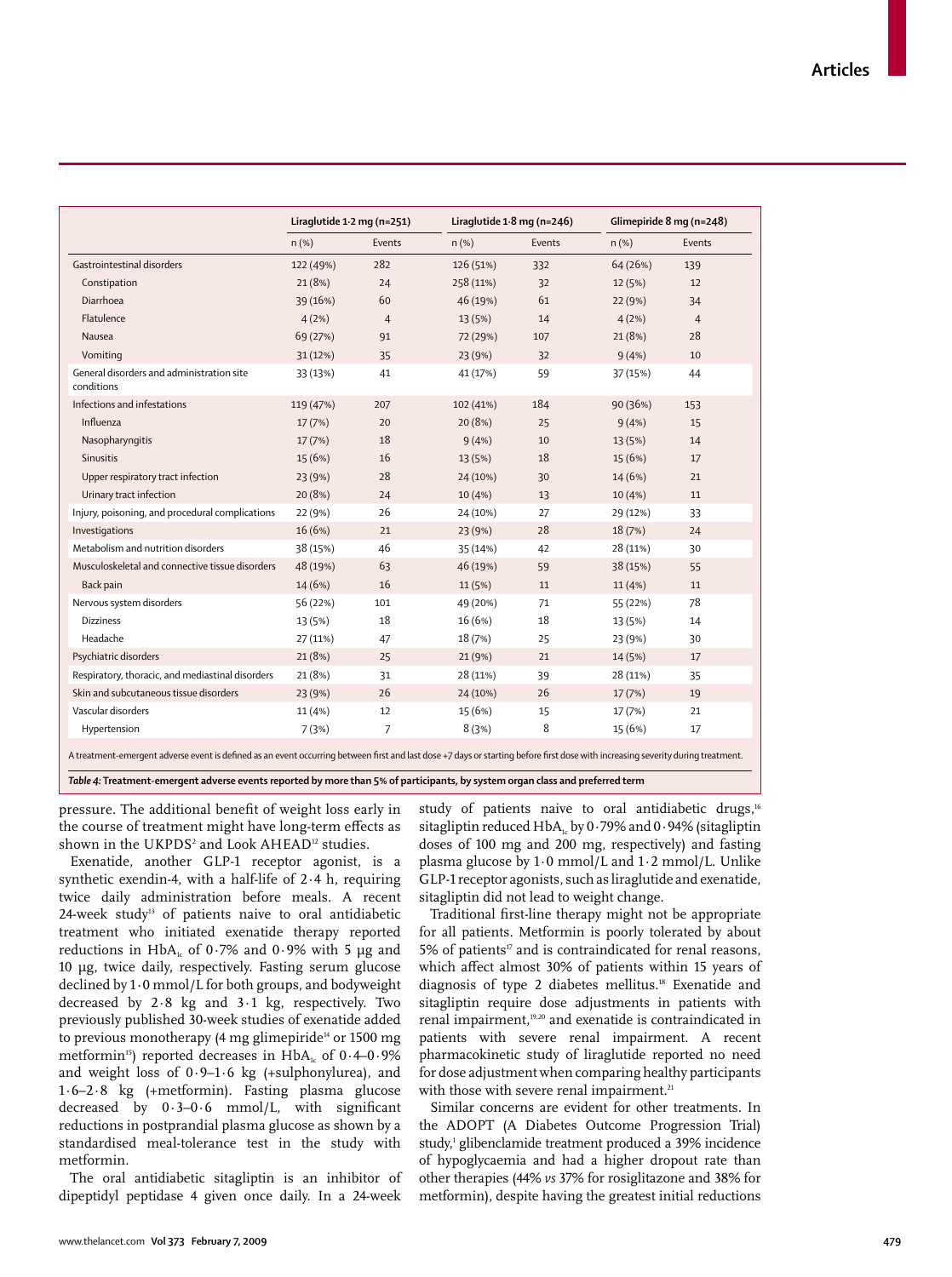in  $HbA<sub>k</sub>$  and fasting plasma glucose after 6 months of treatment. Durability during the 5-year study was not seen with glibenclamide; and HbA<sub>1c</sub> control, as indicated by the Kaplan-Meier cumulative incidence, failed in 34% of patients after 5 years (compared with 21% of those given metformin). The 4-year extension of the LEAD-3 study, as well as other continuing long-term studies of liraglutide, will help us assess the durability of liraglutide treatment and identify subpopulations that best respond to liraglutide treatment.

Liraglutide treatment as initial monotherapy is a safe and effective option for treatment for patients with type 2 diabetes early in the course of disease. Improvement in key efficacy endpoints, such as  $HbA_{1c}$ , fasting plasma glucose, and blood pressure happen quickly after initiation of liraglutide treatment. With liraglutide 1.8 mg, the decrease in  $HbA_i$  and weight remained stable through the 52 weeks for patients who had not had antidiabetic drugs. Because of the low rate of hypoglycaemia with liraglutide monotherapy, there is no greater need for glucose monitoring for safety concerns than with other treatments. The increased insulin secretion with liraglutide, being glucose-dependent, retains more physiological stimulus-secretion coupling between glucose and insulin than does a sulphonylurea that acts by potassium-channel closure and produces more hypoglycaemia than does a GLP-1 agonist. However, type 2 diabetes is characterised by progressive B-cell failure leading to insulin deficiency, therefore whether the effects obtained by this GLP-1 analogue would be as robust in later stages of disease is unclear.

Additional weaknesses and biases of this study include the selection bias of patients who volunteer for a study, especially for one involving an injectable drug. Also, investigator enthusiasm for this drug might have resulted in an artificially low drop-out rate, as compared with rates seen in routine general practice after approval. The data from this study cannot be extrapolated to very young and very old people since both groups were excluded from the trial.

Liraglutide was well tolerated although gastrointestinal adverse events were generally higher with liraglutide than with glimepiride. However, these events were mostly transient and most patients who withdrew because of gastrointestinal adverse events did so within the first 4 weeks of the study. In the exenatide trials cited above, 36–51% of participants reported nausea and 10–13% reported vomiting with exenatide treatment. Appearance of antibodies to liraglutide is not reported as the trial extension is in progress and accurate antibody assessment cannot be made while participants have liraglutide in their plasma. Other studies with liraglutide reported a very low prevalence of antibodies.

On the basis of these results, we conclude that liraglutide is safe and effective as initial pharmacological therapy for type 2 diabetes mellitus and has advantages over other drugs used in monotherapy, such as greater reductions in weight, the number of hypoglycaemic events, and systolic blood pressure.

#### **Contributors**

AG, PMH, and MZ participated in the concept and design of the study. AG, RH, RR, PMH, and MZ participated in the interpretation of data and revision of the paper. AG, RH, RR, PAG-H, HR-P, IO-A, and BB were major contributors of clinical data and contributed patients. All authors contributed to the report.

#### **LEAD-3 Study Investigators**

Alvarado-Ruiz R, Arechavaleta-Granell M, Cartas M, García-Hernández P, Gonzalez-Galvez G, Gonzalez-Villalpando C, Mar-Arevalo F, Morales-Flores H, Olvera-Alvarez I, Rios-Rodriguez E, Rodriguez-Pattzi H, Salinas-Gonzalez F, Sauque-Reyna L, Sosa-Camas R, Tamez-Perez H, Violante-Ortiz R, Abbott L, Arakaki R, Austin J, Bailey T, Bertolino J, Bettis R, Blonde L, Bode B, Bressler P, Brusco O, Cefalu W, Chisolm O, Rothman J, Corbett B, Crockett S, Cullen E, Downey H, Duckor S, Farmer H, Farrell J, Feinglos M, Fusco F, Garber A, Gilbert J, Goldstein B, Gollapudi G, Graf R, Greco S, Hartman I, Hassman D, Mudaliar S, Hodge R, Hoffman B, Hollander P, Jain R, Kaplan R, Kapoor A, Kawley A, Klein E, Landgarten S, Carroll M, Leslie H, Licata A, Linden D, Lipetz R, Magee M, McGill J, Clarke D, Mezitis N, Morris L, Mulmed L, Myers L, O'Barr T, Olansky L, Ollins R, Palte S, Pearlstein R, Peterson G, Phillips L, Popeil L, Powers C, Race J, Reeves M, Reynolds L, Rivera-Colon L, Rosenstock J, Sharma S, Schumacher D, Schwartz S, Seidman B, Shelmet J, Shepherd M, Silver B, Smith T, Snell P, Snyder B, Sugimoto D, Sussman A, Tamayo R, Tisovec R, Trevino M, Cheatham W, Wahl T, Warren M, Weinrib S, Weinstein R, Weinstock R, Weiss D, Williams R, Winer N, Witkin D, Wittmer B, Cox M, Zisser H, East H, Barrera J, Gilman R, Robinson M, Pullman J, Anjani D, Reichman A, Thigpen D, Zieve F, Fishman N, Mather K, Abelseth J, Camacho P, DeHaven J, Molitch M, Corder C, Griffing G, Huffman D, Hunt G, Lochner J, Ratcliff L, Shomali M, Leichter S, Umpierrez G.

### **Confl ict of interest statement**

Liraglutide is a Novo Nordisk proprietary compound under development. AG has attended speakers' bureau, is an advisory board member, and has received research grants from Novo Nordisk. RH has attended speakers' bureau, been a consultant for, and received research grants from, Novo Nordisk. RR is an advisory board member and has received research grants from Novo Nordisk. MZ and PMH are employed by Novo Nordisk. MZ owns stock in Novo Nordisk. BB has attended speakers' bureau, acted as a consultant for, and received research grants from, Novo Nordisk. PAG-H, HR-P, and IO-A have no conflict of interest to declare.

#### **Acknowledgments**

We acknowledge the assistance of the LEAD-3 monotherapy study group, their staff, clinical trial personnel, and the participants in the study. We also thank Cheng-Tao Chang for statistical assistance and Angela M Campbell for writing assistance; both are employees of Novo Nordisk.

#### **References**

- Kahn SE, Haffner SM, Heise MA, et al. Glycemic durability of rosiglitazone, metformin, or glyburide monotherapy. *N Engl J Med* 2006; **355:** 2427–43.
- UKPDS Group. Intensive blood-glucose control with sulphonylureas or insulin compared with conventional treatment and risk of complications in patients with type 2 diabetes (UKPDS 33). *Lancet* 1998; **352:** 837–53.
- 3 Holst JJ. The physiology of glucagon-like peptide 1. *Physiol Rev* 2007; **87:** 1409–39.
- 4 Knudsen LB, Nielsen PF, Huusfeldt PO, et al. Potent derivatives of glucagon-like peptide-1 with pharmacokinetic properties suitable for once daily administration. *J Med Chem* 2000; **43:** 1664–69.
- 5 Agerso H, Jensen LB, Elbrond B, et al. The pharmacokinetics, pharmacodynamics, safety and tolerability of NN2211, a new long-acting GLP-1 derivative, in healthy men. *Diabetologia* 2002; **45:** 195–202.